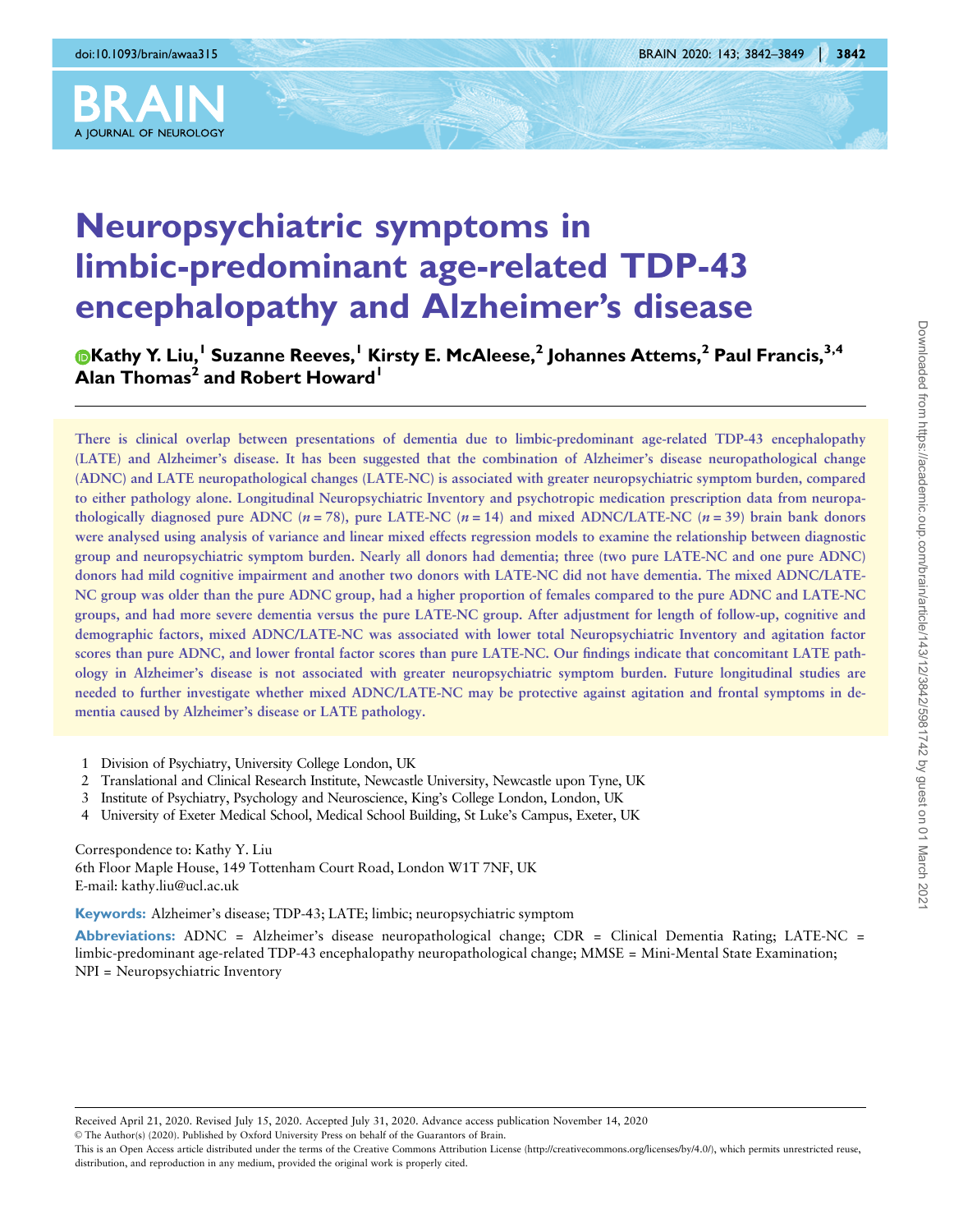### Introduction

Limbic-predominant age-related TDP-43 encephalopathy (LATE) is a recently recognized disease entity, commonly affecting individuals over 80 years and diagnosed at autopsy (Nelson et al.[, 2019](#page-7-0)). The defining neuropathological features of LATE are intracytoplasmic inclusions of phosphorylated nuclear protein TDP-43, collectively known as LATE-neuropathological change (LATE-NC), which stereotypically affects the amygdala, hippocampus and middle frontal gyrus in a hierarchical pattern, with or without coex-isting hippocampal sclerosis pathology ([Nelson](#page-7-0) *et al.*, 2019). LATE-NC and hippocampal sclerosis increase with advanced age and have been associated with an amnestic dementia syndrome that mimics Alzheimer's disease dementia (Pao et al.[, 2011](#page-7-0); [Brenowitz](#page-6-0) et al., 2014). As TDP-43 deposition is also frequently associated with Alzheimer's disease pathology, present in up to around 70% of Alzheimer's disease cases [\(Josephs](#page-6-0) et al., 2014, [2015](#page-6-0)), it has been proposed to play an important role in the clinical features associated with Alzheimer's disease dementia.

Previous neuropathological studies have suggested that individuals with 'pure' LATE (where the sole presence of LATE-NC accounts for cognitive impairment), show slower clinical decline compared to those with 'pure' Alzheimer's disease pathology, also known as Alzheimer's disease neuropathological change (ADNC) [where the combined presence of hyperphosphorylated tau, amyloid-β protein and neuritic plaques account for cognitive impairment (Boyle [et al.](#page-6-0), [2017](#page-6-0); [Josephs](#page-6-0) et al., 2017)]. In contrast, those with mixed ADNC and LATE-NC, i.e. both pathologies are present and fulfil specific pathological criteria, show greater cognitive impairment and faster decline compared to 'pure' LATE and 'pure' Alzheimer's disease cases [\(Josephs](#page-6-0) et al., 2014, [2015](#page-6-0)). However, this has not been consistently reported [\(Uryu](#page-7-0) et al.[, 2008](#page-7-0); [Vatsavayi](#page-7-0) et al., 2014). There is also evidence that LATE and Alzheimer's disease may have distinct associated neurocognitive profiles; for example, higher verbal fluency and lower word list delayed recall test scores were seen in patients with hippocampal sclerosis pathology, 90% of whom were TDP-43 positive, versus those with Alzheimer's disease pathology [\(Nelson](#page-7-0) et al., 2011). As an important contributing factor to neurodegeneration with significant impact on public health, a greater understanding of LATE and its clinical features is needed.

There has been only limited research into the relationship between TDP-43 proteinopathy, predominantly located in limbic structures, and the nature and prevalence of neuropsychiatric symptoms in dementia. The limbic system consists of subcortical (including amygdala) and cortical (including hippocampus and orbitofrontal cortex) structures, and plays an important role in emotion, motivation and memory ([Morgane](#page-7-0) et al., 2005). In addition to LATE, other dementia pathological diagnoses, such as the behavioural variant of frontotemporal dementia, Parkinson's, Huntington's and Alzheimer's diseases, can also involve the limbic system, which may underpin dementia-related

neuropsychiatric symptoms, including psychosis, apathy, agitation and depression (Braak et al.[, 1996;](#page-6-0) [Shaw and Alvord,](#page-7-0) [1997](#page-7-0); [Rosenberg](#page-7-0) et al., 2015; Miki et al.[, 2016\)](#page-7-0). These symptoms, which occur commonly in dementia and mild cognitive impairment [\(Lyketsos](#page-7-0) et al., 2002), significantly re-duce quality of life for patients ([Wetzels](#page-7-0) *et al.*, 2010) and carers (Shin et al.[, 2005](#page-7-0)), precipitate earlier institutionaliza-tion [\(Okura](#page-7-0) et al., 2011) and are associated with more rapid disease progression and earlier death (Peters et al.[, 2015\)](#page-7-0). A study in individuals with Alzheimer's disease found that the additional presence of LATE-NC was associated with an increased risk of agitation/aggression (Sennik et al.[, 2017\)](#page-7-0), while a further report found no association between TDP-43 pathology in the dentate gyrus and prefrontal cortex and psychosis in Alzheimer's disease ([Vatsavayi](#page-7-0) et al., 2014). It is therefore still unclear whether LATE-NC, alone or in combination with Alzheimer's disease pathology, contributes to neuropsychiatric symptoms, and if so, whether this can be accounted for by a greater degree of cognitive impairment.

The current study specifically investigated the relationship between LATE-NC and neuropsychiatric symptoms, by comparing clinical data between neuropathologically confirmed cases of pure LATE-NC, pure ADNC and mixed ADNC/LATE-NC. We tested the hypothesis that, after accounting for cognitive differences, the combined presence of LATE-NC and Alzheimer's disease pathology would be associated with greater neuropsychiatric burden, compared to either pathology alone.

## Materials and methods

For this study, we used the Brains for Dementia Research (BDR) cohort of over 685 post-mortem human brains, donated between 2008 and 2018 to a network of six university brain banks (King's College London, Bristol, Manchester, Oxford, Cardiff and Newcastle). Consent for clinical assessment, brain donation and storage, neuropathological assessment and data use for research was obtained in accordance with ethics approval 13/SC/ 0516 granted by the Oxford C Committee of the National Research Ethics Service. Further ethical, legal and recruitment details have previously been described [\(Francis](#page-6-0) *et al.*, 2018).

### Clinical and neuropathological assessment and diagnosis

During life, clinical assessments were conducted by a research nurse or psychologist. Baseline assessments were conducted face-to-face and follow-up assessments were conducted annually for participants with cognitive impairment, and between 1 and 5 years for cognitively healthy participants. A range of widely employed clinical assessment measures were used, including the Clinical Dementia Rating (CDR) global score, which was used to generate cognitive status (dementia, mild cognitive impair-ment or control) (see [Francis](#page-6-0) *et al.*, 2018 for details). Following death, the right hemisphere, brainstem, and cerebellum were immersion fixed in 10% buffered aqueous formaldehyde solution for 4 weeks, followed by coronal dissection and paraffin-embedding. Standardized neuropathological assessment was performed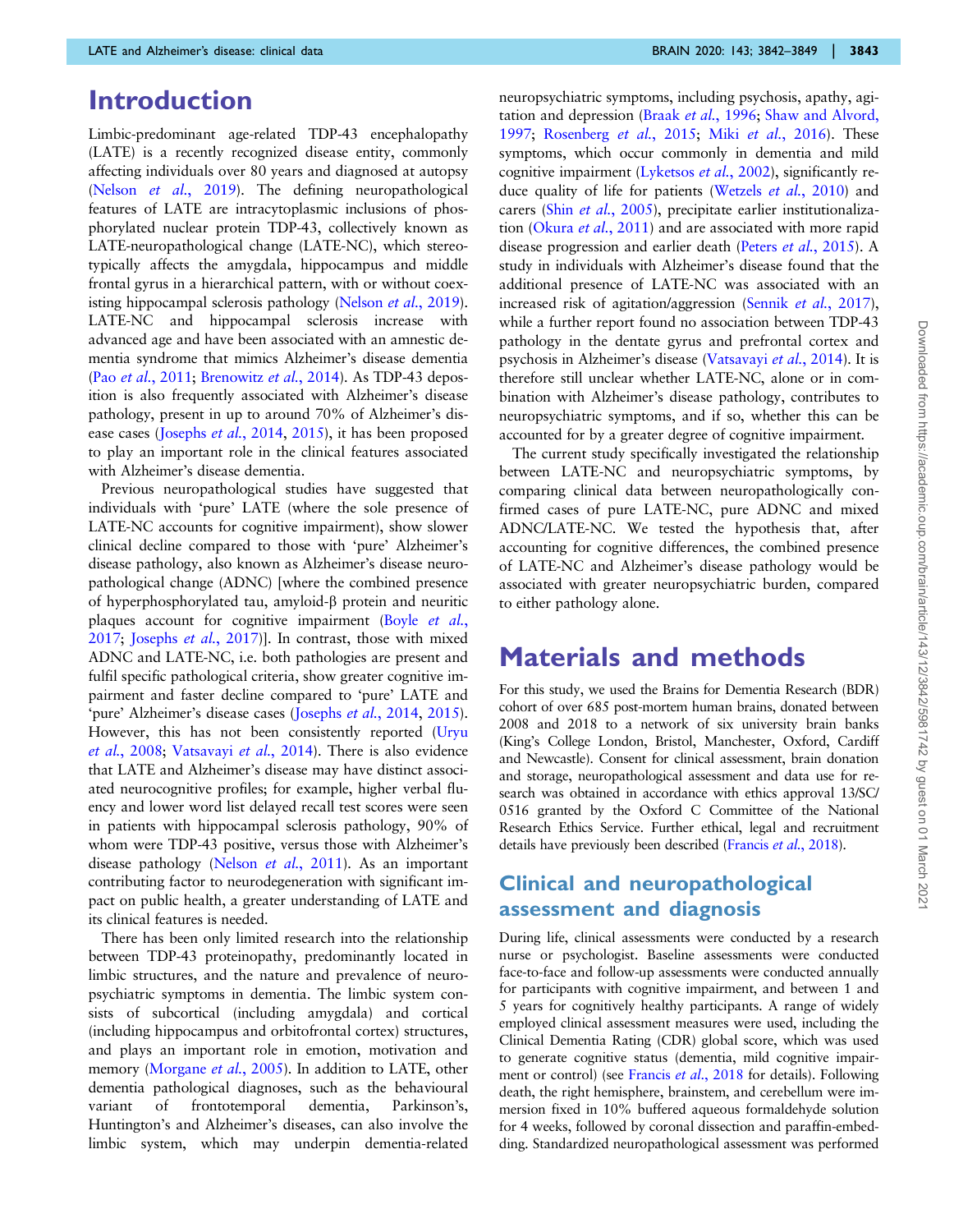for all cases and included the National Institute on Aging-Alzheimer's Association (NIA-AA) criteria [\(Montine](#page-7-0) et al., [2012\)](#page-7-0). These were Thal phase assessment of amyloid- $\beta$  deposition (Thal et al.[, 2002\)](#page-7-0), Braak staging of neurofibrillary tangle pathology (Braak et al.[, 2006](#page-6-0)), Consortium to Establish a Registry for Alzheimer's Disease (CERAD) protocol scoring for neuritic plaques (Mirra et al.[, 1991](#page-7-0)), McKeith Lewy body stage [\(McKeith](#page-7-0) et al., 2005) and cerebrovascular pathology contribution to cognitive impairment [vascular impairment neuropatho-logical guidelines (VCING) ([Skrobot](#page-7-0) et al., 2016)]. Regarding LATE-NC, the amygdala and some or all of the following anatomical regions were examined for the presence of TDP-43 inclusions; subiculum, entorhinal cortex, hippocampus, middle temporal cortex, basal ganglia and middle frontal cortex. As these assessments predated the publication of recent consensus staging criteria for LATE-NC [\(Nelson](#page-7-0) et al., 2019), only the presence or absence of LATE-NC and not the exact location was recorded, so the stage of LATE-NC could not be determined for the study. Neuropathological diagnoses were determined according to the type and anatomical distribution and fulfilment of appropriate pathological criteria of the most prevalent neuropathological lesion(s); if no other additional pathologies were present, the diagnosis was classified as 'pure', and if more than one criterion for the respective diagnoses was met, the diagnosis was classified as 'mixed'.

#### Study cohort selection

The MRC BBN database was searched for cases fulfilling neuropathological criteria for pure ADNC, pure LATE-NC and mixed ADNC/LATE-NC (Table 1). Of note, the criteria were inclusive of McKeith score of 0 and VCING score 'low', to ensure minimal confounding influence of Lewy body and vascular pathology. In total, data from 148 donors was selected, inclusive of 84 'pure' ADNC, 22 cases of 'pure' LATE-NC and 42 cases of mixed ADNC/LATE-NC.

#### Neuropsychiatric symptoms

For inclusion in the analysis, donors had to have had at least one recorded neuropsychiatric assessment using the Neuropsychiatric Inventory (NPI) during life. The NPI provides a reliable and valid informant-based assessment of dementiarelated behavioural symptoms ([Cummings, 1997](#page-6-0)). It examines the following subdomains of behavioural functioning over the past month: delusions, hallucinations, agitation/aggression, dysphoria, anxiety, euphoria, apathy, disinhibition, irritability/lability, aberrant motor activity, night-time behavioural disturbances and appetite/eating abnormalities [\(Supplementary Table 1](https://academic.oup.com/brain/article-lookup/doi/10.1093/brain/awaa315#supplementary-data)). If a caregiver indicates that the patient for whom they care experiences any of the behaviour subdomains, they are asked to rate the frequency on a 4-point scale, the severity on a 3-point scale and the distress the symptom causes on a 5-point scale. The domain total score is the product of the frequency score multiplied by the severity score for that behavioural domain, and the total NPI score is the sum total of all the individual domain scores (the carer distress level is not part of the total NPI score). As 15 donors did not have recorded NPI scores (four pure ADNC, eight pure LATE-NC and three mixed ADNC/LATE-NC donors), and two pure ADNC donors had retrospective assessments dated later than 1 month after the date of death, the final

Table 1 Neuropathological diagnostic criteria for the three diagnostic groups

| Diagnostic group   | Neuropathological diagnostic<br>criteria |
|--------------------|------------------------------------------|
| Pure ADNC          | <b>Braak NFT stage V-VI</b>              |
|                    | Thal Phase 4-5                           |
|                    | CERAD for neuritic plaques B or C        |
|                    | McKeith score 0                          |
|                    | <b>VCING Low</b>                         |
|                    | <b>LATF-NC</b> absent                    |
| Pure LATF-NC       | Braak NFT stage 0-IV                     |
|                    | Thal Phase 0-5                           |
|                    | CERAD for neuritic plagues 0–C           |
|                    | McKeith score 0                          |
|                    | <b>VCING Low</b>                         |
|                    | <b>LATE-NC</b> present                   |
| Mixed ADNC/LATE-NC | <b>Braak NFT stage V-VI</b>              |
|                    | Thal Phase 4-5                           |
|                    | <b>CERAD</b> for neuritic plaques B or C |
|                    | McKeith score 0                          |
|                    | VCING Low                                |
|                    | <b>LATE-NC</b> present                   |

'NPI sample' was  $n = 131$  (78 pure ADNC, 14 pure LATE-NC and 39 mixed ADNC/LATE-NC donors).

The primary measures of neuropsychiatric symptom burden used for analysis were total NPI score and four validated NPI factor subscale scores [\(Trzepacz](#page-7-0) et al., 2013; [van der Linde](#page-7-0) et al.[, 2014](#page-7-0)), which have been proposed to represent major neuropsychiatric symptom clusters within patient subgroups. These are: 'agitation' (NPI-rated agitation/aggression, disinhibition, irritability and aberrant motor behaviour); 'mood' (NPIrated depression, anxiety and irritability); 'frontal' (NPI-rated elation, apathy, disinhibition and irritability); and 'psychosis' (NPI-rated hallucinations and delusions).

A secondary measure of neuropsychiatric symptom burden was the number of prescribed psychotropic medications (commonly prescribed antidepressants, antipsychotics, benzodiazepines and zdrugs) recorded at each visit [\(Supplementary Table 2\)](https://academic.oup.com/brain/article-lookup/doi/10.1093/brain/awaa315#supplementary-data). We did not include anti-dementia medications (e.g. acetylcholinesterase inhibitors or memantine) as we believed they were less likely to be initiated in response to neuropsychiatric symptoms.

### Statistical analysis

The characteristics of the NPI sample were described using means and standard deviations (SD) or frequencies and proportions, as appropriate ([Table 2](#page-3-0)). Missing data-points ([Table 2](#page-3-0)) were omitted from cross-sectional analyses. Group means were compared using one-way ANOVA and proportions using chisquared goodness-of-fit analyses. Cross-sectional analyses were performed in R version 3.5.1 and mixed effects regression analyses were performed using STATA/MP 16.0. The relationships between variables were tested at a significance level of  $\alpha = 0.05$ .

We initially performed cross-sectional analyses using one-way ANOVA to compare the mean and maximum total and factor NPI scores, and number of prescribed psychotropic medications, between the three neuropathological groups.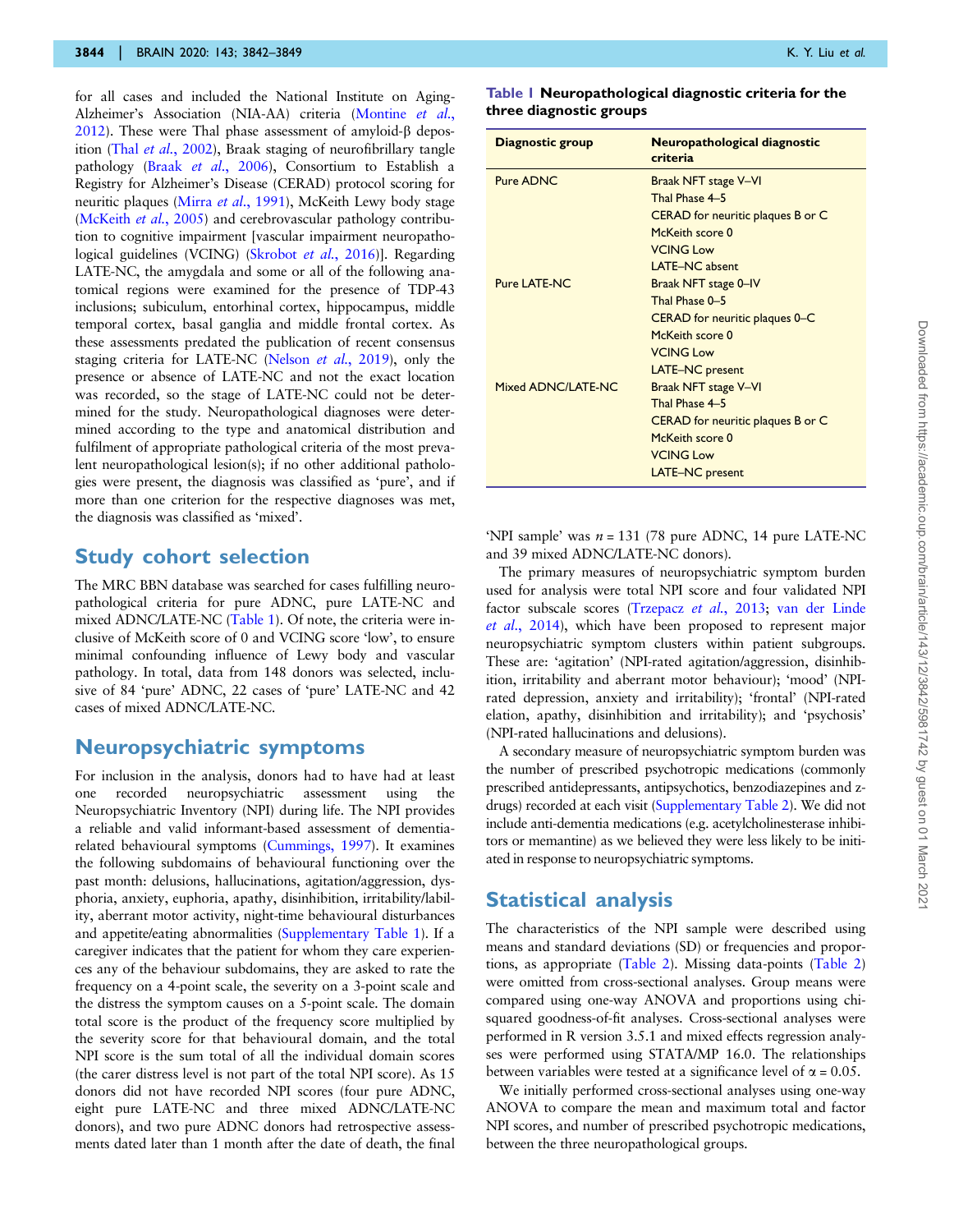#### <span id="page-3-0"></span>Table 2 Characteristics of the three diagnostic groups from the NPI sample  $(n = 111)$

|                                                   | Diagnostic group                             |                                                                      |                                         |
|---------------------------------------------------|----------------------------------------------|----------------------------------------------------------------------|-----------------------------------------|
|                                                   | Pure ADNC $(n = 78)$                         | Pure LATE-NC $(n = 14)$                                              | <b>Mixed ADNC/LATE-NC</b><br>$(n = 39)$ |
| Age at death, years                               | $80.3$ [9.7]                                 | 88.1 [8.6]                                                           | 86.2 [7.8]                              |
| Number of females (%)*                            | 28(35.9)                                     | 4(28.6)                                                              | 24(61.5)                                |
| Years of education                                | $[3.4] (M = 13)$                             | $11.7$ [3.6] (M = 5)                                                 | $11.9$ [3.2] (M = 10)                   |
| Total number of assessments                       | $2.6$ [1.8]                                  | 2.6 [0.9]                                                            | $2.8$ [1.8]                             |
| Total follow up duration, months                  | $31.7$ [24.8]                                | 29.0 [12.8]                                                          | $30.8$ [27.8]                           |
| Time between last assessment and<br>death, months | $10.4$ [13.4]                                | $6.8$ [3.7]                                                          | $7.6$ [9.5]                             |
| Final MMSE at last assessment                     | 15.3 [9.2] (M = 46)                          | $[7.0 [7.8] (M = 4)]$                                                | $10.0$ [7.8] (M = 32)                   |
| Rate of MMSE decline, MMSE/year                   | $-2.0$ [2.1] (M = 60)                        | $-1.6$ [4.4] (M = 6)                                                 | $-4.1$ [3.3] (M = 33)                   |
| Final Global CDR at last<br>assessment            | $2.4$ [0.9] (M = 3)                          | $1.9$ [1.2] (M = 1)                                                  | $2.8$ [0.6] (M = 4)                     |
| Rate of Global CDR increase,<br>CDR/year          | $0.2$ [0.4] (M = 33)                         | $0.1$ [0.2] (M = 4)                                                  | $0.3$ [0.3] (M = 19)                    |
| Final CDR-SB at last assessment                   | $11.4$ [5.2]                                 | $8.8$ [6.1]                                                          | $12.5$ [4.7] (M = 1)                    |
| Rate of CDR-SB increase, CDR/<br>year             | $1.4$ [1.9] (M = 29)                         | $0.5$ [3.3] (M = 2)                                                  | $2.2$ [3.5] (M = 13)                    |
| Cognitive status, n (%)                           | Dementia 75 (97.4), MCI 2 (2.5)<br>$(M = 1)$ | Dementia 10 (77.0), MCI 1 (7.7), no<br>dementia 2 (15.4) ( $M = 1$ ) | Dementia 38 (100)<br>$(M = 1)$          |
| Post-mortem delay, h                              | $58.9$ [34.2] (M = 1)                        | 65.1 [25.9] (M = 2)                                                  | $56.5$ [39.6] (M = 1)                   |
| Total number of psychotropic<br>medications       | $0.5$ [0.9]                                  | $0.2$ [0.4]                                                          | $0.5$ [0.6]                             |

Values shown are mean (SD) unless % or rating indicated. If there were missing values, the number of missing values is indicated by (M). Cognitive status was based on the most recent global CDR score (dementia ≥ I, mild cognitive impairment = 0.5, control = 0). CDR-SB = CDR Sum of Boxes; MCI = mild cognitive impairment. \*Categories with significant differences between the groups.

Linear mixed effects regression models were used to examine the longitudinal relationship between diagnostic group and measures of neuropsychiatric burden, over the follow-up period. The presence and strength of correlations in the pure LATE-NC and pure ADNC groups were compared to the mixed ADNC/LATE-NC (reference) group. Mixed effects models can account for the correlation between repeated measures due to unobserved interindividual heterogeneity by incorporating random effects. They can also account for unequal follow up intervals by including time as a continuous variable, and for missing data by using maximum likelihood estimation, which uses all available data. We used random intercept models and tested the fit of adding random slopes to the model using the likelihood ratio test.

Regressions for each model were conducted before and after inclusion of cognitive [Mini-Mental State Examination (MMSE) score] and demographic factors (age, years of education and sex) as covariates. Donor age and MMSE scores recorded in the final assessment before death were used in the cross-sectional analyses and all repeated measures were included in the mixed models. As donors had different follow up intervals, time of follow up in months relative to death was also included as a covariate in the mixed models.

#### Data availability

All clinical and neuropathological data is available via the Medical Research Council (MRC) brain banks network (BBN) database (<https://brainbanknetwork.cse.bris.ac.uk>). Data that support the analyses and findings in this study are available from the corresponding author upon reasonable request.

### **Results**

### Sample characteristics

The characteristics of the NPI sample are shown in Table 2. On average, participants were followed up for 30 months and had three assessments prior to death (Table 2 and [Supplementary Table 3](https://academic.oup.com/brain/article-lookup/doi/10.1093/brain/awaa315#supplementary-data)). Apart from differences in the ratio of males to females  $[\chi^2(2) = 14.3, P < 0.001]$ , age at death  $[F(2,128) = 8.1, P < 0.001]$  and final global Clinical Dementia Rating (CDR) score  $[F(2,120) = 5.1, P = 0.008]$ , no other significant differences were found between the three groups. Post hoc tests showed that there were more females in the mixed ADNC/LATE-NC group compared to the pure ADNC ( $P = 0.008$ ) and pure LATE-NC groups ( $P = 0.0340$ ) (chi-squared test), a significantly older age of death in pure LATE-NC  $(P = 0.009)$  and mixed ADNC/LATE-NC  $(P = 0.004)$  than ADNC (Tukey's test), and a higher final global CDR score in mixed ADNC/LATE-NC versus pure LATE-NC ( $P = 0.007$ ) (Tukey's test). Based on the most recent CDR global score, nearly all donors had dementia; three (two pure LATE-NC and one pure ADNC) donors had mild cognitive impairment and another two donors with LATE-NC did not have dementia. On average, donors were rated as having moderate-severe dementia prior to death (mean final CDR scores were between 1.9 and 2.8). There were missing MMSE data from the final assessment for 82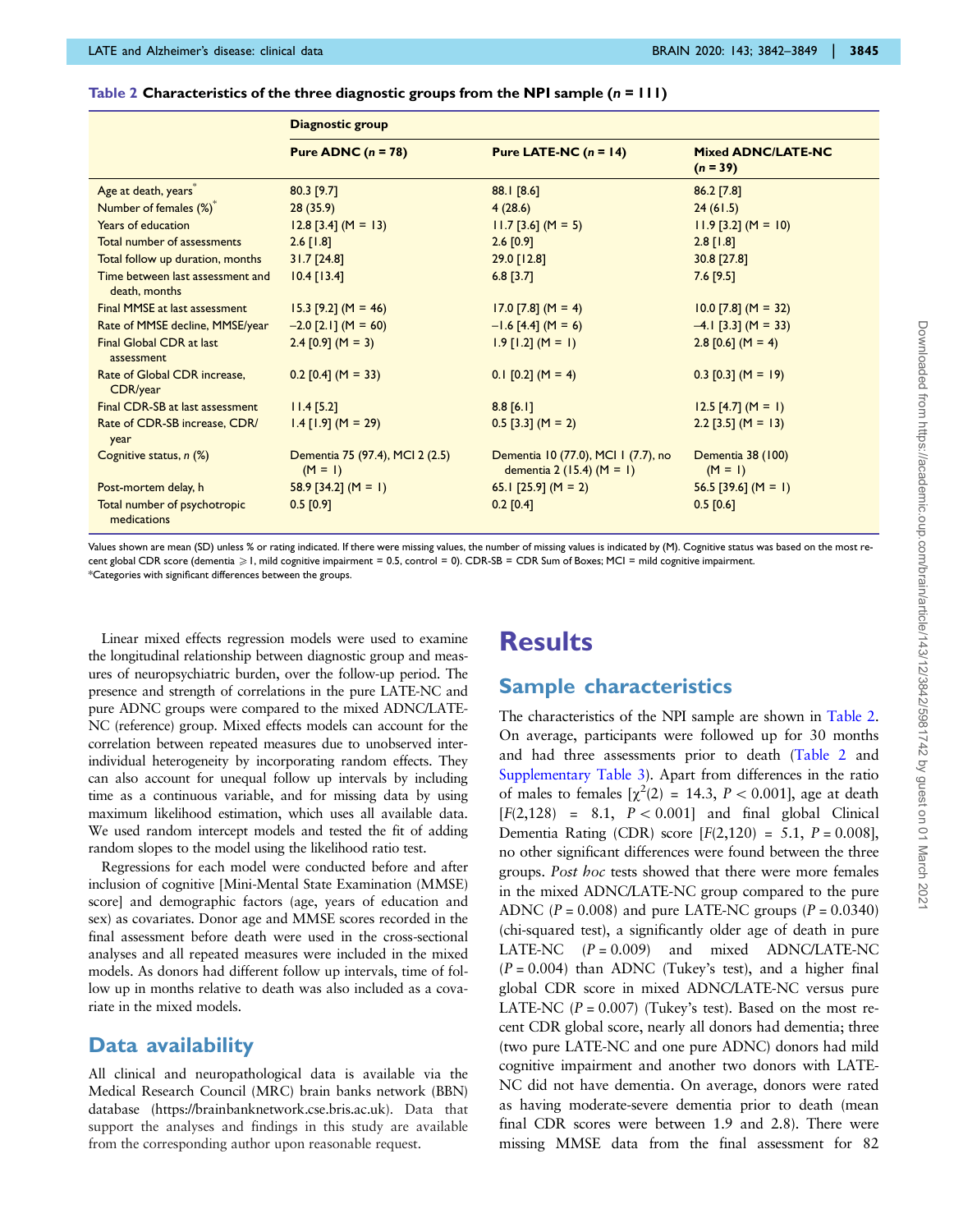individuals, which affected 59% of the pure ADNC group, 29% of the pure LATE-NC group and 82% of the mixed ADNC/LATE-NC group.

Regarding the degree of ADNC, all pure ADNC and mixed ADNC/LATE-NC samples were rated as 'High' and pure LATE-NC donors' brains were rated as 'Not', 'Low' or 'Intermediate', according to the National Institute on Aging-Alzheimer's Association guidelines [\(Hyman](#page-6-0) et al., 2012). Additional neuropathological and cognitive status data for each LATE-NC donor are reported in [Supplementary Table 4](https://academic.oup.com/brain/article-lookup/doi/10.1093/brain/awaa315#supplementary-data).

### Neuropsychiatric symptom burden between the three groups

There was no significant cross-sectional relationship between membership of a diagnostic group and mean or maximum total or factor NPI scores, or number of prescribed psychotropic medications. This remained the case after adjustment for cognitive and demographic variables.

Using linear mixed effects regression models (Table 3), membership of the pure ADNC group was associated with higher mean total NPI (11.5 points) and agitation factor (6.3 points) scores over follow-up, after, but not before, model adjustment for length of follow-up, cognitive and demographic factors, when compared to the mixed ADNC/ LATE-NC group. The pure LATE-NC group also showed higher frontal factor subscores (4.5 points) after, and not before, model adjustment for these variables. No longitudinal relationship was observed between the diagnostic groups and mood and psychosis factor subscores, or number of prescribed psychotropic drugs. In the adjusted models, MMSE showed an inverse relationship to NPI total score and subscores for agitation, psychosis and frontal factor. Higher psychosis factor subscores were also associated with males compared to females. All longitudinal analyses were performed using random intercept models as the addition of random slopes did not improve model fit.

# **Discussion**

We investigated whether the additional presence of LATE-NC in Alzheimer's disease increased neuropsychiatric symptom burden, by comparing NPI data between pathologically confirmed mixed ADNC/LATE-NC versus pure ADNC and LATE-NC cohorts. Contrary to our hypothesis, we found that after adjustment for length of follow-up, cognitive and other demographic factors, mixed ADNC/LATE-NC was longitudinally associated with lower total NPI and agitation factor scores compared to pure ADNC, and lower frontal scores compared to pure LATE pathology.

A possible explanation for the appearance of significant differences in the adjusted, but not unadjusted models, was the presence of negative confounding (or potentially protective) factors on the relationship between diagnostic group and total agitation and frontal factor NPI scores. The mixed ADNC/LATE-NC group was significantly older than the

Table 3 Results from mixed effects regression models assessing the longitudinal relationship between measures of neuropsychiatric burden and diagnostic Table 3 Results from mixed effects regression models assessing the longitudinal relationship between measures of neuropsychiatric burden and diagnostic

| dnous                    |                                   |                                                                                                                                                                              |                                                                                                                                                                                                                                                                                                          |                              |                              |                              |                                                                |                                                                                                                                                                                                                                                                                                                                                                                                              |                              |
|--------------------------|-----------------------------------|------------------------------------------------------------------------------------------------------------------------------------------------------------------------------|----------------------------------------------------------------------------------------------------------------------------------------------------------------------------------------------------------------------------------------------------------------------------------------------------------|------------------------------|------------------------------|------------------------------|----------------------------------------------------------------|--------------------------------------------------------------------------------------------------------------------------------------------------------------------------------------------------------------------------------------------------------------------------------------------------------------------------------------------------------------------------------------------------------------|------------------------------|
| NPI score                | Unadjusted model $\beta$ (95% CI) |                                                                                                                                                                              | Adjusted model $\beta$ (95% CI)                                                                                                                                                                                                                                                                          |                              |                              |                              |                                                                |                                                                                                                                                                                                                                                                                                                                                                                                              |                              |
|                          | Group (versus mixed)              |                                                                                                                                                                              | (versus mixed)<br>Group (                                                                                                                                                                                                                                                                                |                              | Sex (M versus                | Age, years                   | <b>Years of</b>                                                | MMSE                                                                                                                                                                                                                                                                                                                                                                                                         | Time, months                 |
|                          | Pure ADNC                         | Pure LATE-NC                                                                                                                                                                 | Pure ADNC                                                                                                                                                                                                                                                                                                | Pure LATE-NC                 |                              |                              | education                                                      |                                                                                                                                                                                                                                                                                                                                                                                                              |                              |
| Total                    |                                   | 4.9 $(-2.6 \text{ to } 12.3)$ $-1.1$ $(-13.0 \text{ to } 10.8)$                                                                                                              | 11.5(0.5 to 22.6)                                                                                                                                                                                                                                                                                        | $9.5 (-4.5 to 23.4)$         | $3.2(-5.1 to 11.6)$          |                              |                                                                | $0.3(-0.2 \text{ to } 0.8)$ $-1.0(-2.0 \text{ to } 0.1)$ $-0.9(-1.3 \text{ to } -0.5)^n$                                                                                                                                                                                                                                                                                                                     | $0.0(-0.1 to 0.2)$           |
| Agitation                | $2.0$ (-1.4 to 5.3)               | $0.1 (-5.3 to 5.4)$                                                                                                                                                          | 6.3 (1.6 to $10.9$ )                                                                                                                                                                                                                                                                                     | $4.3 (-1.5 to 10.2)$         | $-0.0$ $(-3.5$ to $3.5)$     | $0.2 (-0.0 \text{ to } 0.4)$ | $-0.4(-0.9 \text{ to } 0.1)$                                   | $-0.4 (-0.6 \text{ to } -0.2)^*$                                                                                                                                                                                                                                                                                                                                                                             | $0.0 (-0.0 to 0.1)$          |
| Mood                     | $1.5 (-0.6 \text{ to } 3.5)$      | $1.2(-2.1 to 4.4)$                                                                                                                                                           | 3.1 $(-1.3 \text{ to } 7.5)$                                                                                                                                                                                                                                                                             | $1.2 (-4.3 to 6.8)$          | $0.6(-2.7 \text{ to } 3.9)$  | $0.1 (-0.1 to 0.3)$          | $-0.4(-0.8 \text{ to } 0.1)$                                   | $-0.1(-0.2$ to 0.1)                                                                                                                                                                                                                                                                                                                                                                                          | $0.0 (-0.0 \text{ to } 0.1)$ |
| Psychosis                | $0.6(-0.8$ to $2.1)$              | $-0.2$ $(-2.5$ to $2.1)$                                                                                                                                                     | $0.6 (-2.7 to 3.8)$                                                                                                                                                                                                                                                                                      | $0.1 (-4.0 to 4.2)$          | 2.8(0.3 to 5.2)              | $0.1(-0.1 to 0.2)$           | $-0.3 (-0.6 \text{ to } 0.1)$                                  | $-0.2(-0.3 \text{ to } -0.0)^*$                                                                                                                                                                                                                                                                                                                                                                              | $-0.0$ $(-0.0$ to 0.0        |
| Frontal                  | $2.0(-0.7$ to $4.7)$              | $0.4 (-4.0 to 4.7)$                                                                                                                                                          | $3.3 (-0.0 to 6.6)$                                                                                                                                                                                                                                                                                      | 4.5(0.3 to 8.8)              | $0.2 (-2.3 \text{ to } 2.7)$ |                              | $0.1 (-0.1 \text{ to } 0.2)$ $-0.2 (-0.5 \text{ to } 0.2)$     | $-0.3 (-0.5 to -0.2)^*$                                                                                                                                                                                                                                                                                                                                                                                      | $0.0$ (-0.0 to 0.1)          |
| Total number             | $0.0 (-0.3 \text{ to } 0.3)$      | $-0.3(-0.8 \text{ to } 0.1)$                                                                                                                                                 | $-0.2$ $(-0.5$ to 0.2)                                                                                                                                                                                                                                                                                   | $-0.4(-0.9 \text{ to } 0.1)$ | $0.1 (-0.2 \text{ to } 0.4)$ |                              | $-0.0$ (-0.0 to 0.0) $-0.0$ (-0.1 to 0.0) $-0.0$ (-0.0 to 0.0) |                                                                                                                                                                                                                                                                                                                                                                                                              | $-0.0$ $(-0.0$ to 0.0)       |
| of psychotropic<br>drugs |                                   |                                                                                                                                                                              |                                                                                                                                                                                                                                                                                                          |                              |                              |                              |                                                                |                                                                                                                                                                                                                                                                                                                                                                                                              |                              |
|                          |                                   | The composite subscales were 'agitation' (NPI-rated agitation/aggression, disinhibit<br>ability); and 'psychosis' (NPI-rated hallucinations and delusions). F = females; M = | vals (CI) before and after adjustment for cognitive (MMSE) and demographic (age, sex and years of education) factors, and follow up time relative to death (months).<br>$^8$ Statistically significant results ( $P < 0.05$ ) are highlighted in bold, otherwise results were not significant.<br>nales. |                              |                              |                              |                                                                | ion, irritability and aberrant motor behaviour); 'mood' (NPI-rated depression, anxiety and irritability); 'frontal' (NPI-rated elation, apathy, disinhibition and irrit-<br>Values are $\beta$ -coefficients (to one decimal place) for total Not score, four NPI factor subscales and total number of prescribed psychotropic drugs, measured in the NPI sample (n = 131) using random effects models, with |                              |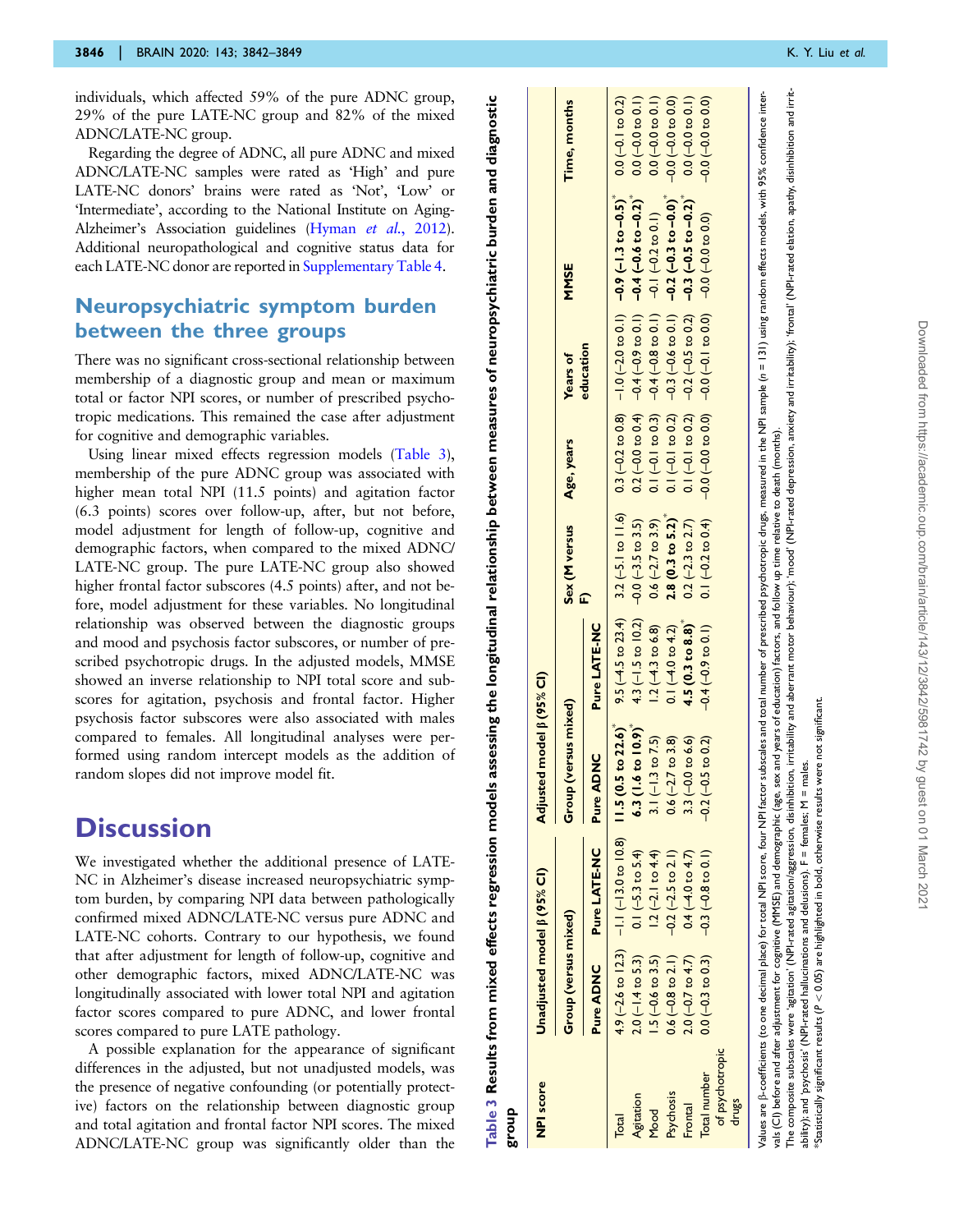pure ADNC group, in line with previous studies [\(Josephs](#page-6-0) et al.[, 2008](#page-6-0); [Vatsavayi](#page-7-0) et al., 2014) and had a higher proportion of females compared to the pure ADNC and LATE-NC groups [\(Table 2\)](#page-3-0). Age-related LATE-NC is reported to occur in the oldest-old ([Nelson](#page-7-0) *et al.*, 2019), and female sex has been associated with increased verbal agitation [\(Cohen-](#page-6-0)[Mansfield and Libin, 2005](#page-6-0)) in Alzheimer's disease. Both pure ADNC and LATE-NC groups showed higher correlation coefficients for total NPI, agitation and frontal factor scores in the adjusted versus unadjusted models, which supports the presence of negative confounding for these outcomes, and the lack of statistical significance in total NPI and agitation factor scores for the pure LATE-NC group might have been related to insufficient power due to the small sample size  $(n = 14)$ .

There was overlap between the frontal and agitation factor subscales, as both included the irritability and disinhibition/lability NPI subscales. Indeed, a post hoc analysis of individual NPI items [\(Supplementary Table 5\)](https://academic.oup.com/brain/article-lookup/doi/10.1093/brain/awaa315#supplementary-data), showed that the main findings appear to be driven by the agitation and disinhibition NPI items in the ADNC and pure LATE-NC groups respectively. Moreover, there was also neurobiological overlap, as agitation and frontal symptoms have been proposed to arise within a 'dysexecutive syndrome' due to fronto-subcortical circuit dysfunction [\(Lyketsos](#page-7-0) et al., 2004). One possible explanation for our findings could be that the additional neuropathology associated with mixed ADNC/ LATE-NC disrupts these neural circuits via neurodegenerative processes, resulting in attenuation of frontal and agitation symptom generation. Alternatively, it has been proposed that LATE-NC might protect against neuropsychiatric symptoms in Alzheimer's disease [\(Vatsavayi](#page-7-0) et al., [2014](#page-7-0)). A neuroprotective role of TDP-43 pathology, which originates in the amygdala and spreads to other limbic structures including frontal cortex, could also potentially explain the finding of lower agitation factor and total NPI scores in the mixed ADNC/LATE-NC versus pure ADNC group. A novel proposal, based on findings from this study, would be that mixed ADNC/LATE pathology, via a hitherto unknown mechanism, might be neuroprotective against agitation and frontal symptoms compared to either pathology alone. Although protein aggregates of hyperphosphorylated tau, amyloid- $\beta$  and TDP-43 have been proposed to have additive pathogenic effects on neurodegeneration [\(Spires-Jones](#page-7-0) et al., [2017](#page-7-0)), an alternative hypothesis is that these protein aggregates could represent protective processes against neuronal damage (Lee et al.[, 2005;](#page-7-0) [Bolognesi](#page-6-0) et al., 2019).

Our findings contrast with those of a previous study that found an increased risk of NPI-rated agitation/aggression in individuals with mixed ADNC/LATE-NC compared with pure Alzheimer's disease pathology (Sennik et al.[, 2017](#page-7-0)). However, study findings may not be directly comparable due to differences in design. For example, a significant proportion of subjects in the earlier study had additional vascular and alpha-synuclein pathology, and multiple univariate analyses were performed (which the authors acknowledged may have inflated the chances of a type I error) with no

covariate analysis to identify potential confounding factors, as years of education, MMSE and age differed between agitation positive and negative individuals.

We did not find a relationship between diagnostic group and the mood or psychosis factor scores, supporting findings from another study that found no effect of LATE-NC on psychosis in Alzheimer's disease ([Vatsavayi](#page-7-0) et al., 2014). We and others ([Vatsavayi](#page-7-0) et al., 2014) found no association between diagnostic group and degree of cognitive impairment (MMSE score), in contrast to larger studies that have shown greater MMSE-related cognitive impairment associated with the presence of LATE-NC in Alzheimer's disease [\(Josephs](#page-6-0) et al.[, 2014\)](#page-6-0). However, we did find a significantly higher final global CDR score in mixed ADNC/LATE-NC versus pure LATE-NC. In the mixed effects models, there was a small but significant effect of dementia severity (measured by lower MMSE) on neuropsychiatric symptom burden (NPI total score and subscores for agitation, psychosis and frontal factor subscores) across the diagnostic groups. This was consistent with earlier studies ([Lyketsos](#page-7-0) et al., 2000; [Steinberg](#page-7-0) *et al.*, 2006). We also found higher psychosis factor subscores in males, although the literature is inconsistent, with the majority of studies in Alzheimer's disease reporting no relationship between participant sex and presence of psychosis ([Ropacki and Jeste, 2005;](#page-7-0) [Steinberg](#page-7-0) et al., 2006).

Our study had a relatively small number of donors with pure LATE-NC  $(n = 14)$ , which reflects the relatively rare prevalence of pure LATE-NC versus mixed pathology (James et al.[, 2016](#page-6-0)). Of note, the majority (77%) of pure LATE-NC donors had dementia (based on CDR global score), who mostly, but not exclusively appeared to have higher Thal, Braak and CERAD scores versus those with MCI/no dementia [\(Supplementary Table 4](https://academic.oup.com/brain/article-lookup/doi/10.1093/brain/awaa315#supplementary-data) and [Supplementary Fig. 1\)](https://academic.oup.com/brain/article-lookup/doi/10.1093/brain/awaa315#supplementary-data). However, due to the limited sample size, statistical within-group differences were not calculated, and this observation should be viewed cautiously. Regarding neuropathological assessment, LATE-NC was assessed as a dichotomous variable as LATE-NC staging data were not available. Again, because of the limited sample size of LATE-NC donors, additional staging information in this study would be interesting and any within-group differences would be at most, cautiously interpreted, but unlikely to change our main findings and conclusion. As LATE donors accumulate, staging of the sections from the 14 LATE-NC donors (precluded by the COVID-19 pandemic at the time of publication) and all future LATE-NC donors as per con-sensus criteria ([Nelson](#page-7-0) et al., 2019) should be completed to allow an adequately-powered within-group analysis in future. Although it is possible that data from a larger cohort of LATE-NC subjects might have increased the statistical power of between-group analyses, we still obtained positive findings from the comparison between pure ADNC and mixed ADNC/LATE-NC groups, and in the pure LATE-NC group. Our sample contained missing values, especially MMSE data, and although mixed effects models can account for this, there is still a possibility that this would have led to inadequate statistical power and influenced our findings.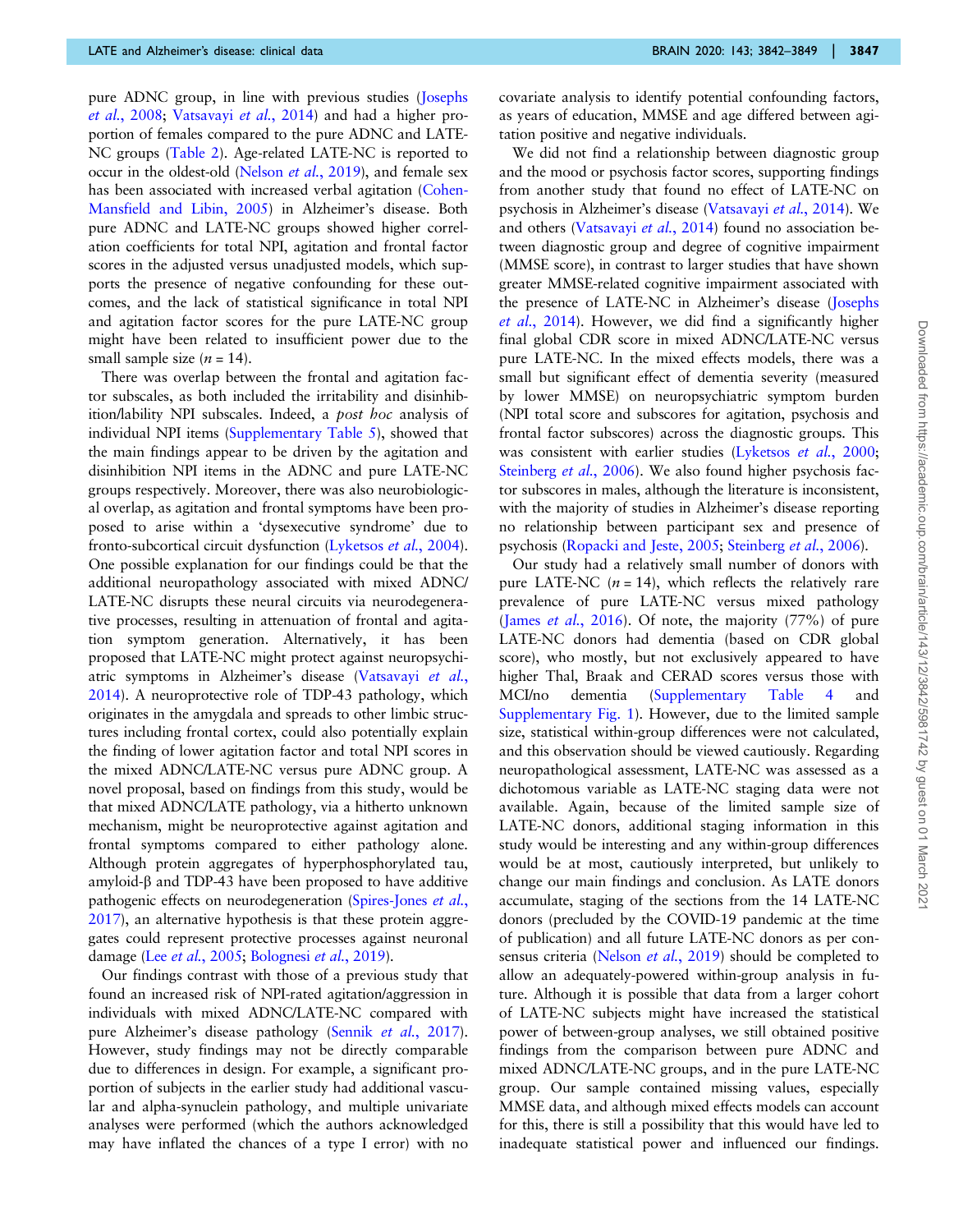<span id="page-6-0"></span>Although the NPI and its subscale factors have been shown to be valid outcome measures, they may not have been as sensitive or specific as others designed to measure a particular neuropsychiatric symptom in dementia. For example, the agitation factor was composed of NPI-rated agitation, irritability, disinhibition and motor disturbance, which may not have fully captured the complexity of the agitation construct compared to the Cohen-Mansfield Agitation Inventory (Finkel et al., 1992) or the Agitated Behaviors in Dementia (ABID) scale [\(Logsdon](#page-7-0) et al., 1999). Nonetheless, an advantage of using the NPI was the ability to investigate multiple neuropsychiatric symptoms in a single scale. Although we included the number of psychotropic drugs prescribed, we did not account for quantification of different doses or frequency of administration. A post hoc analysis showed that there were no significant relationships between individual drug classes ([Supplementary Table 2\)](https://academic.oup.com/brain/article-lookup/doi/10.1093/brain/awaa315#supplementary-data) and diagnostic groups. We did not have data on concurrent physical health biomarkers at each assessment, such as routine blood tests, so were unable to account for the possible effect of acute physical illness. However, participants who were unwell may not have been able to complete all assessments. We also did not have data on the date of clinical dementia diagnosis or onset. Despite these limitations, a major strength of this study was the selection and comparison of pure cases of LATE-NC and ADNC without the presence of confounding (e.g. Lewy body or vascular) pathologies, using data from the BDR program with longitudinal standardized clinical assessments and highly characterized neuropathological data.

In conclusion, our findings do not support the hypothesis that LATE-NC in limbic regions in Alzheimer's disease is associated with greater neuropsychiatric symptom burden. In contrast, our findings are more consistent with a possible protective effect of mixed ADNC/LATE-NC pathology on the risk of agitation in Alzheimer's disease and of frontal symptoms in LATE. Future longitudinal studies in larger sample sizes are needed to replicate our findings and further define the clinical implications of LATE-NC in dementia.

# Acknowledgements

The Brains for Dementia Research Programme (BDR) is funded by Alzheimer's Brain Bank UK (ABBUK), which is jointly supported by Alzheimer's Research UK and the Alzheimer's Society. We would also like to thank the BDR participants, study partners, and families.

# Funding

K.Y.L. is supported by the Medical Research Council (MR/ S021418/1). R.H. is supported by the National Institute for Health Research (NIHR) University College London Hospital Biomedical Research Centre (UCLH BRC). A.T. receives funding from ABBUK and J.A. and A.T. are both

supported by the NIHR Biomedical Research Centre at Newcastle.

# Competing interests

The authors declare no competing interests.

# Supplementary material

[Supplementary material](https://academic.oup.com/brain/article-lookup/doi/10.1093/brain/awaa315#supplementary-data) is available at *Brain* online.

# References

- Bolognesi B, Faure AJ, Seuma M, Schmiedel JM, Tartaglia GG, Lehner B. The mutational landscape of a prion-like domain. Nat Commun 2019; 10: 4162.
- Boyle PA, Yang J, Yu L, Leurgans SE, Capuano AW, Schneider JA, et al. Varied effects of age-related neuropathologies on the trajectory of late life cognitive decline. Brain 2017; 140: 804–12.
- Braak H, Alafuzoff I, Arzberger T, Kretzschmar H, Del Tredici K. Staging of Alzheimer disease-associated neurofibrillary pathology using paraffin sections and immunocytochemistry. Acta Neuropathol 2006; 112: 389–404.
- Braak H, Braak E, Yilmazer D, de Vos RA, Jansen EN, Bohl J. Pattern of brain destruction in Parkinson's and Alzheimer's diseases. J Neural Transmission 1996; 103: 455–90.
- Brenowitz WD, Monsell SE, Schmitt FA, Kukull WA, Nelson PT. Hippocampal sclerosis of aging is a key Alzheimer's disease mimic: clinical-pathologic correlations and comparisons with both alzheimer's disease and non-tauopathic frontotemporal lobar degeneration. J Alzheimer Dis 2014; 39: 691–702.
- Cohen-Mansfield J, Libin A. Verbal and physical non-aggressive agitated behaviors in elderly persons with dementia: robustness of syndromes. J Psychiatr Res 2005; 39: 325–32.
- Cummings JL. The Neuropsychiatric Inventory: assessing psychopathology in dementia patients. Neurology 1997; 48: S10–6.
- Finkel SI, Lyons JS, Anderson RL. Reliability and validity of the Cohen-Mansfield agitation inventory in institutionalized elderly. Int J Geriat Psychiatry 1992; 7: 487–90.
- Francis PT, Costello H, Hayes GM. Brains for Dementia Research: evolution in a Longitudinal Brain Donation Cohort to Maximize Current and Future Value. J Alzheimer Dis 2018; 66: 1635–44.
- Hyman BT, Phelps CH, Beach TG, Bigio EH, Cairns NJ, Carrillo MC, et al. National Institute on Aging-Alzheimer's Association guidelines for the neuropathologic assessment of Alzheimer's disease. Alzheimers Dement 2012; 8: 1–13.
- James BD, Wilson RS, Boyle PA, Trojanowski JQ, Bennett DA, Schneider JA. TDP-43 stage, mixed pathologies, and clinical Alzheimer's-type dementia. Brain 2016; 139: 2983–93.
- Josephs KA, Dickson DW, Tosakulwong N, Weigand SD, Murray ME, Petrucelli L, et al. Rates of hippocampal atrophy and presence of post-mortem TDP-43 in patients with Alzheimer's disease: a longitudinal retrospective study. Lancet Neurol 2017; 16: 917–24.
- Josephs KA, Whitwell JL, Knopman DS, Hu WT, Stroh DA, Baker M, et al. Abnormal TDP-43 immunoreactivity in AD modifies clinicopathologic and radiologic phenotype. Neurology 2008; 70: 1850–7.
- Josephs KA, Whitwell JL, Tosakulwong N, Weigand SD, Murray ME, Liesinger AM, et al. TAR DNA-binding protein 43 and pathological subtype of Alzheimer's disease impact clinical features. Ann Neurol 2015; 78: 697–709.
- Josephs KA, Whitwell JL, Weigand SD, Murray ME, Tosakulwong N, Liesinger AM, et al. TDP-43 is a key player in the clinical features